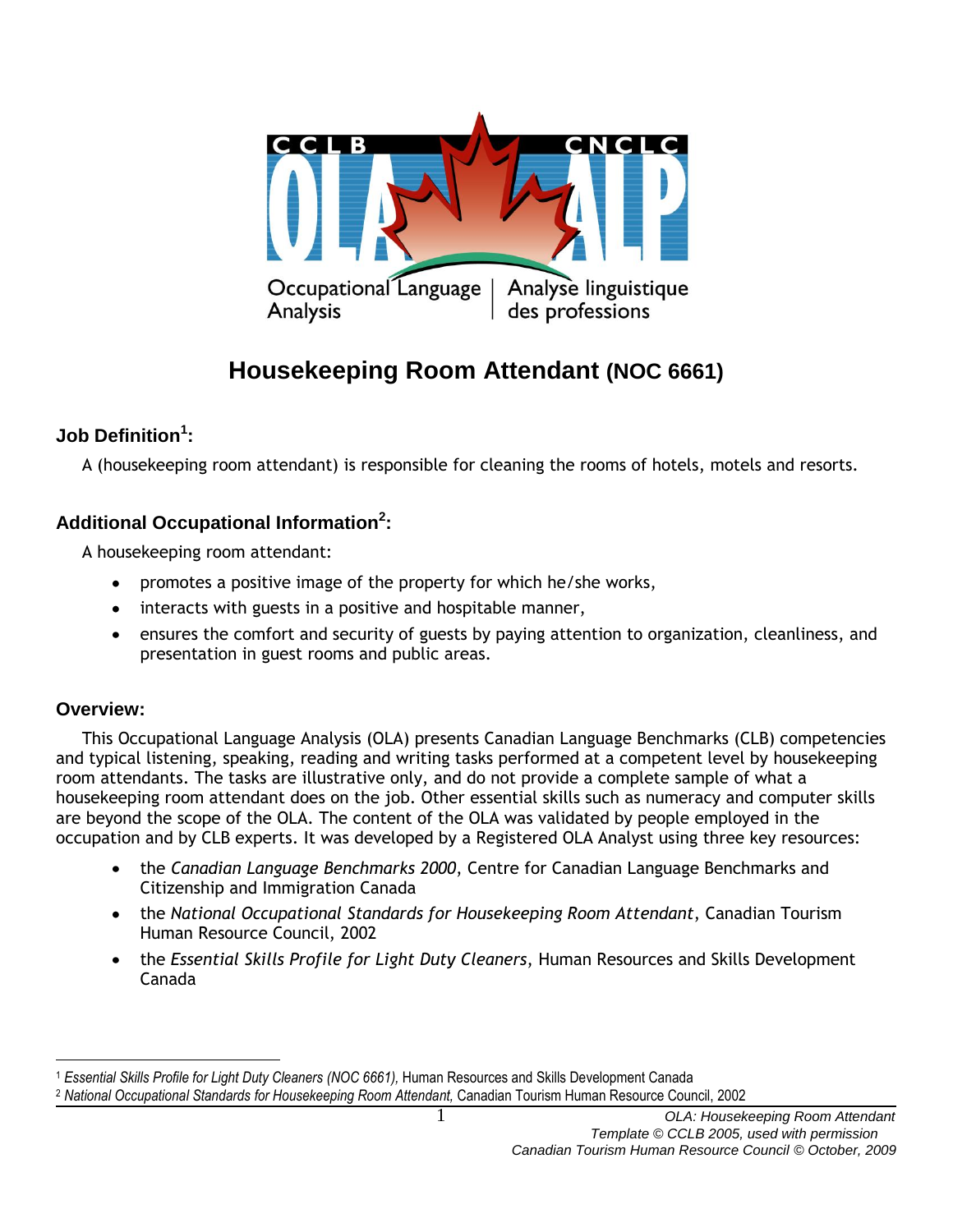For a more complete picture of the competencies that are needed to perform this occupation, refer to these source documents.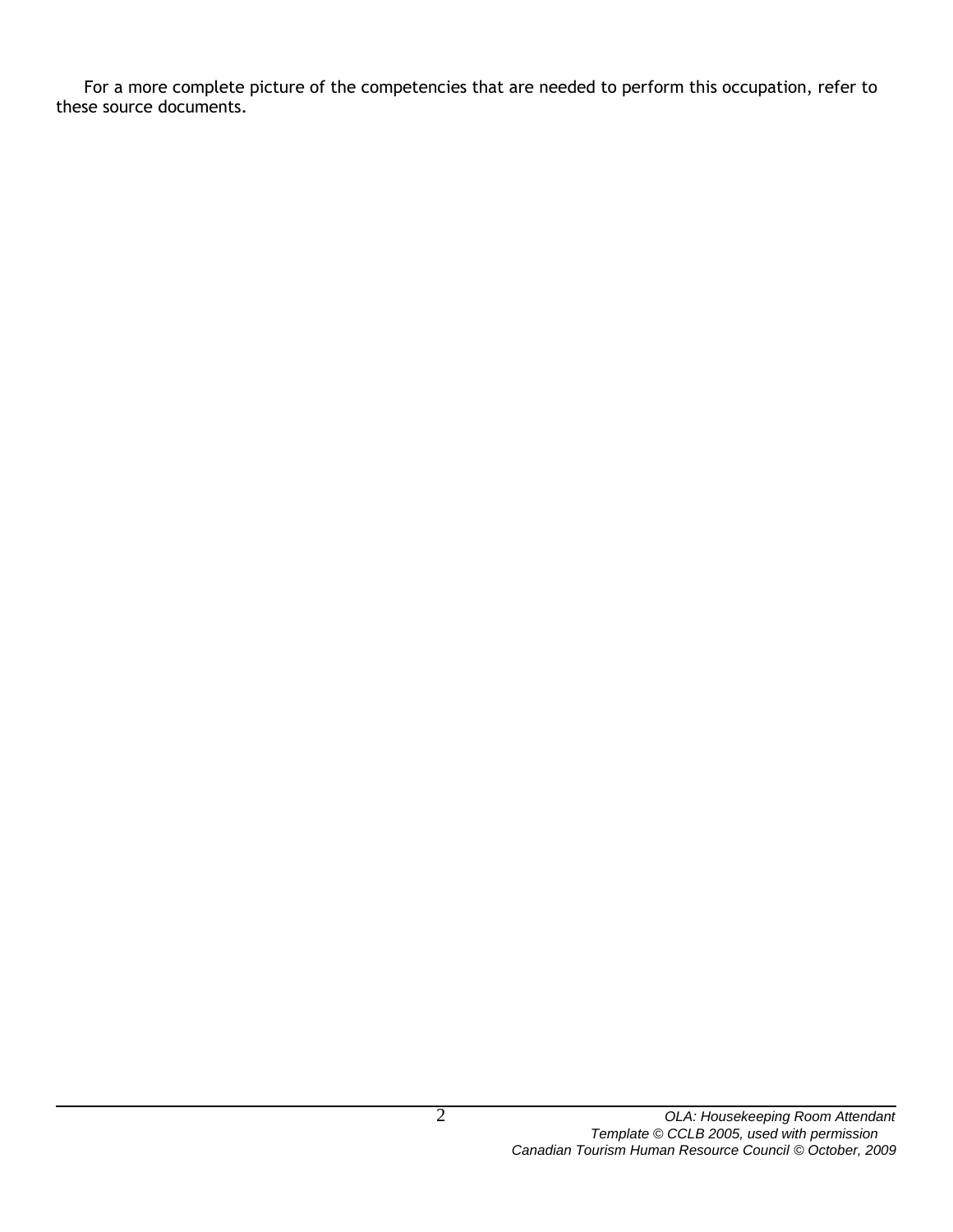## **How to Read this Occupational Language Analysis:**

The titles, numbers and sequence of categories are based on the *Canadian Language Benchmarks 2000*, which address four major skill areas: speaking, listening, reading and writing. CLB competencies (language descriptors) are entered at the left margin and followed by a number indicating the benchmark level (1 – 12) for each competency. Sample occupational tasks (work/task descriptors) drawn from the Essential Skills Profile or the National Occupational Standards are indented and italicized underneath each competency and referenced to their source, as follows:

| <b>Task Source</b>                              | <b>Reference</b>                                   | <b>Example</b>                                                                                         |
|-------------------------------------------------|----------------------------------------------------|--------------------------------------------------------------------------------------------------------|
| <b>Essential Skills Profile</b>                 | $ES + the first letters of the profile$<br>section | (ES-DU) = Essential Skills Profile, Document Use section                                               |
| <b>National Occupational</b><br><b>Standard</b> | $NOS +$ the section/subsection                     | (NOS-B2.5b) = National Occupational Standard, Major<br>Category B, Skill 2; Subskill 5; Sub-subskill b |

## **Comparative Ratings:**

The following chart compares typical and most complex essential skills ratings for housekeeping room attendants, based on the Essential Skills Profile, to the corresponding range of CLB ratings, as suggested in *Relating Canadian Language Benchmarks to Essential Skills: A Comparative Framework<sup>3</sup>* . These are general ranges and there may be some language tasks that fall outside of this range.

| <b>Skill Area</b> | <b>Typical</b>          |            | <b>Most Complex</b>     |            |
|-------------------|-------------------------|------------|-------------------------|------------|
|                   | <b>Essential Skills</b> | <b>CLB</b> | <b>Essential Skills</b> | <b>CLB</b> |
| <b>Speaking</b>   |                         | $5 - 6$    | $1 - 2$                 | $5 - 8$    |
| Listening         |                         | $5 - 7$    | $1 - 7$                 | $5 - 8$    |
| Reading           | $1 - 3$                 | $3 - 9$    | 1 - 3                   | $3 - 9$    |
| Writing           | $1 - 7$                 | $4 - 7$    | 1 - 3                   | 4 - 8      |

## **Common Conditions of Communication:**

| <b>Condition</b> | <b>Description</b>                                                                                                  |  |
|------------------|---------------------------------------------------------------------------------------------------------------------|--|
| <b>Purpose</b>   | - taking/giving direction or information; working as part of a team; providing customer<br>service; keeping records |  |
| Audience         | - one-on-one or small group interaction; co-workers; supervisors/managers; customers                                |  |
| Context          | - low-pressure; predictable or routine                                                                              |  |
| <b>Topic</b>     | $-$ usually familiar topics; factual exchange of information                                                        |  |
| Mode             | $-$ face-to-face; in person; by phone (occasionally)                                                                |  |

 $\overline{a}$ <sup>3</sup> *Relating Canadian Language Benchmarks to Essential Skills: A Comparative Framework*; Centre for Canadian Language Benchmarks, 2005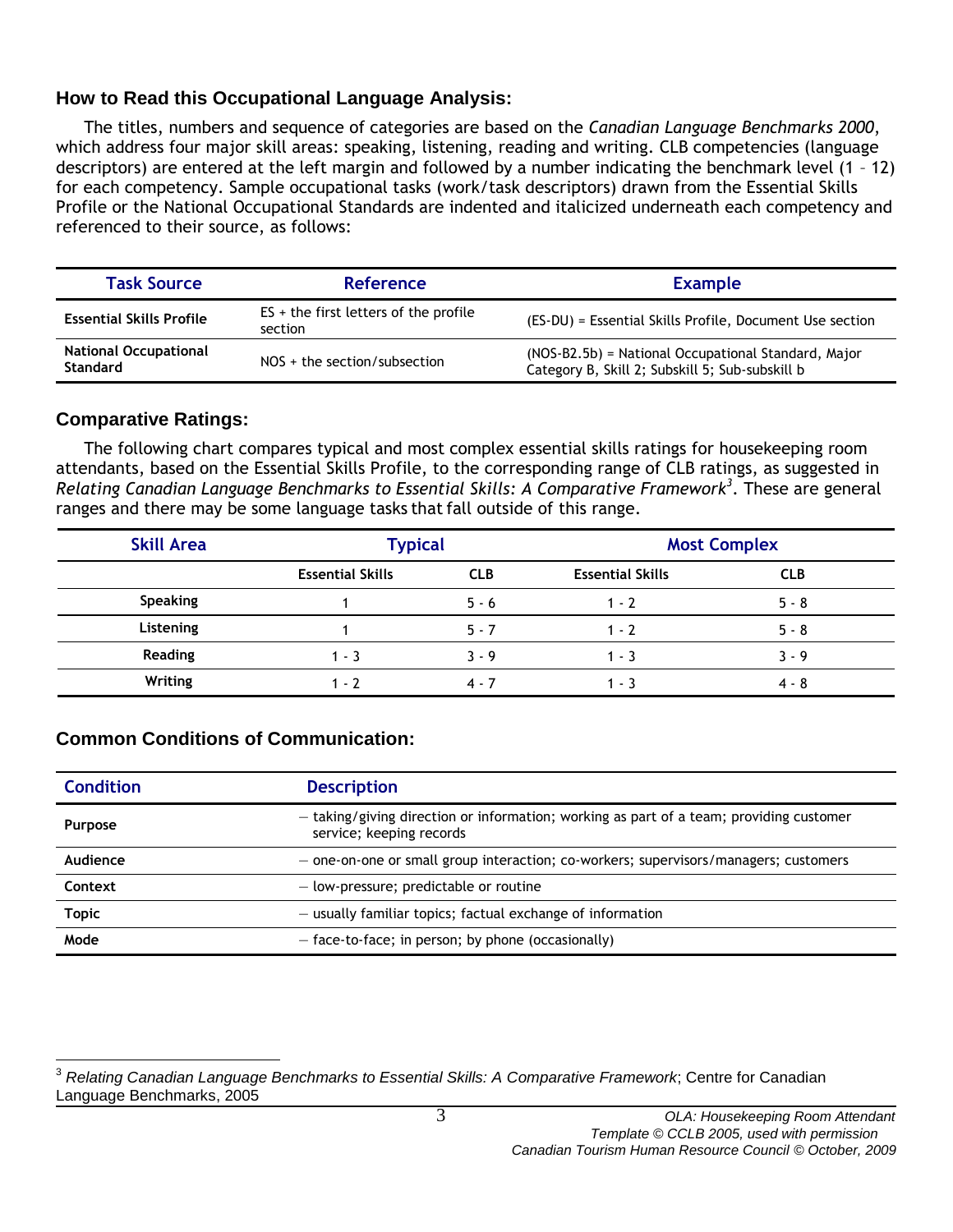## **I. Social Interaction**

## **Interpersonal Competencies**

## **Greet, introduce self and ask about the other person. (CLB 3)**

*use titles, such as sir or madam, or guest's name (e.g., Mr. Jones) when possible (NOS-A1.4b)*

## **Open, close and respond to short casual small talk. (CLB 4)**

- *answer questions honestly and accurately: if answer is unknown, say so (NOS-A1.4b)*
- *welcome new employees (NOS-A1.6d)*

## **Extend, accept or decline an invitation or offer. (CLB 5)**

- *accept gratuity graciously: thank guest (NOS-A1.7g)*
- **Express and respond to compliments or congratulations. (CLB 5)**
- *congratulate others on achievements (NOS-A1.6e)*

## **Respond to a minor conflict or complaint. (CLB 8**)

- *respond to complaint: apologize for inconvenience, e.g., "I'm sorry that your room is not ready. Let me see what can be done"; thank guest for bringing problem to your attention (NOS-B1.7b)*
- *refer guest with major complaint to supervisor immediately (NOS-B1.7b)*
- *speak politely when dealing with disruptive guests (NOS-E1.1c)*
- *report to supervisor or front desk do not disturb signs on door after check-out time (NOS-E1.2j)*

## **Conversation Management**

## **Encourage others in a conversation by showing interest. (CLB 5)**

*promote house policies, e.g., encourage discussion, inform co-workers (NOS-A1.1d)*

## **Confirm own comprehension. (CLB 7)**

- *ask questions to ensure understanding (NOS-B1.2e)*
- *clarify own understanding of problem (NOS-B1.7b)*

## **Phone Competencies**

## **Carry on a brief phone conversation in a professional manner. (CLB 8)**

 *contact security personnel, supervisor or front desk [to] provide details of security problem, e.g., location, nature of problem (NOS-E1.1c)*

## **II. Instructions**

## **Give clear instructions and directions related to moderately complex familiar technical and non-technical tasks. (CLB 7)**

*explain use of guest room features to guests when necessary (NOS-B1.5c)*

## **III. Suasion (Getting Things Done)**

## **Ask and grant permission. (CLB 3)**

 *announce self (e.g., "Housekeeping") and wait a moment; if guest answers, say, "Sorry to disturb you. This is housekeeping. When would you like me to make up your room?" (NOS-F2.2d)*

## **Ask for, offer, and accept assistance. (CLB 3)**

- *request assistance, if needed (NOS-F2.3m)*
- *call for removal [of cots and cribs] (NOS-F2.4c)*

## **Give and get permission. (CLB 5)**

*offer to return later if guests return before cleaning is complete (NOS-F2.3r)*

## **Give simple informal advice. (CLB 5)**

*advise guest to use own judgment, if asked what appropriate tip/gratuity would be (NOS-A1.7d)*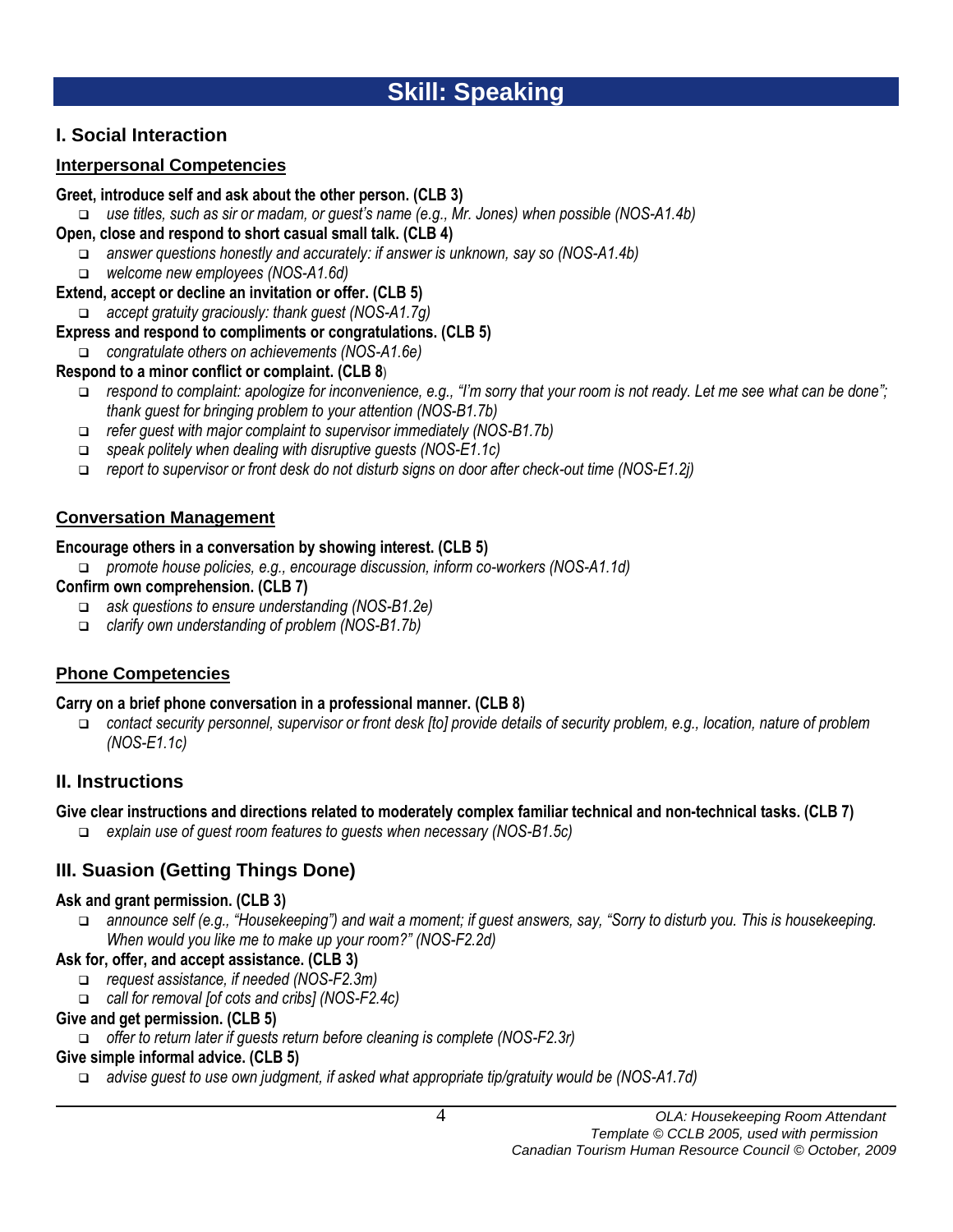#### *refer requests for information about guests to front desk (NOS-B2.1c)*

## **Call for emergency assistance. (CLB 5)**

- *inform switchboard or front desk: of fire (NOS-D2.2b)*
- *inform switchboard or front desk: in case of injury or illness to guest or co-worker (NOS-D2.2c)*
- *inform switchboard or front desk: in case of death at property (NOS-D2.2d)*
- *report immediately any verbal, physical, or other threats, e.g., criminal, sexual (NOS-E1.1c)*

## **Make a simple formal suggestion; provide reason. (CLB 6)**

- *interact with co-workers to co-ordinate work (ES-OC)*
- *offer a refund or redo the job (when a customer complains) (ES-TS)*
- *communicate with team members, e.g., inform co-workers of guests' special needs or requests (NOS-A1.6c)*
- *identify possible solutions (NOS-B1.7b)*

## **Make a verbal request for an item. (CLB 6)**

- *ask guest to call for pickup when item is no longer needed (NOS-B1.6c)*
- **Request a word. Ask for and respond to recommendations or advice. (CLB 7)**
	- *report to supervisor or switchboard/front desk if unable to clean room or if any discrepancies are found (NOS-E1.3b)*
	- *inform supervisor immediately when valuable items are found, e.g., expensive jewellery, large amounts of cash, passports, airline tickets, credit cards (NOS-E2.1b)*
	- *inform supervisor immediately when valuable items are found (NOS-F2.3j)*
- **Make an extended suggestion on how to solve an immediate problem or make an improvement. (CLB 7)** *make suggestions on how to improve service (NOS-A1.4f)*
- **Propose/recommend that certain changes be made in a familiar area. (CLB 8)**
	- *assign tasks and monitor the work of more junior cleaners under their direction (ES-OC )*

## **IV. Information**

## **Presentations**

#### **Describe briefly a person, object, situation and daily routine. (CLB 3)**

- *report if [wood supply] low (NOS-F2.6e)*
- **Express immediate and future needs, wants, plans. (CLB 3)**
	- *report that room is ready as per house policy (NOS-F2.8h)*

## **Tell a detailed story/report an incident (CLB 5)**

- *call supervisor or notify maintenance, if necessary (NOS-B1.7b)*
- *report problems to maintenance department (NOS-F2.1c)*
- *report deficiencies, e.g., cracked sink or mirror (NOS-F2.5v)*
- *report repairs needed (NOS-F2.6c)*

## **Describe a scene or picture. (CLB 5)**

- *contact supervisor if there is no sign of guest and door is chained (NOS-F2.2d)*
- *report missing or damaged linens or supplies (NOS-F1.3d)*

## **Relate a detailed sequence of events from the past; tell a detailed story, including reasons and consequences. (CLB 6)**

- *provide information for incident report, e.g., time, date, type of injury, actions taken (NOS-D2.2c)*
- *provide information for incident report or logbook (NOS-E1.1e)*

## **Describe and compare people, places etc. (CLB 6)**

- *provide information about property (NOS-B1.3)*
- *provide information about community (NOS-B1.4)*
- *answer guests' questions [about property] (NOS-B1.3e); refer to display areas [about community] (NOS-B1.4c)*

## **Interaction One-on-One**

## **Ask for and provide information related to routine daily activities (e.g., personal, family, others, work). (CLB 5)**

- *advise supervisor [about] co-workers who are feeling ill or who are very busy (NOS-A1.6f)*
- *ask supervisor or co-workers to demonstrate [guest room features] (NOS-B1.5b)*
- *follow up, if possible, e.g. check that repairs were made, ensure satisfaction of guest (NOS-B1.7c)*
- *inform supervisor about complaint (NOS-B1.7d)*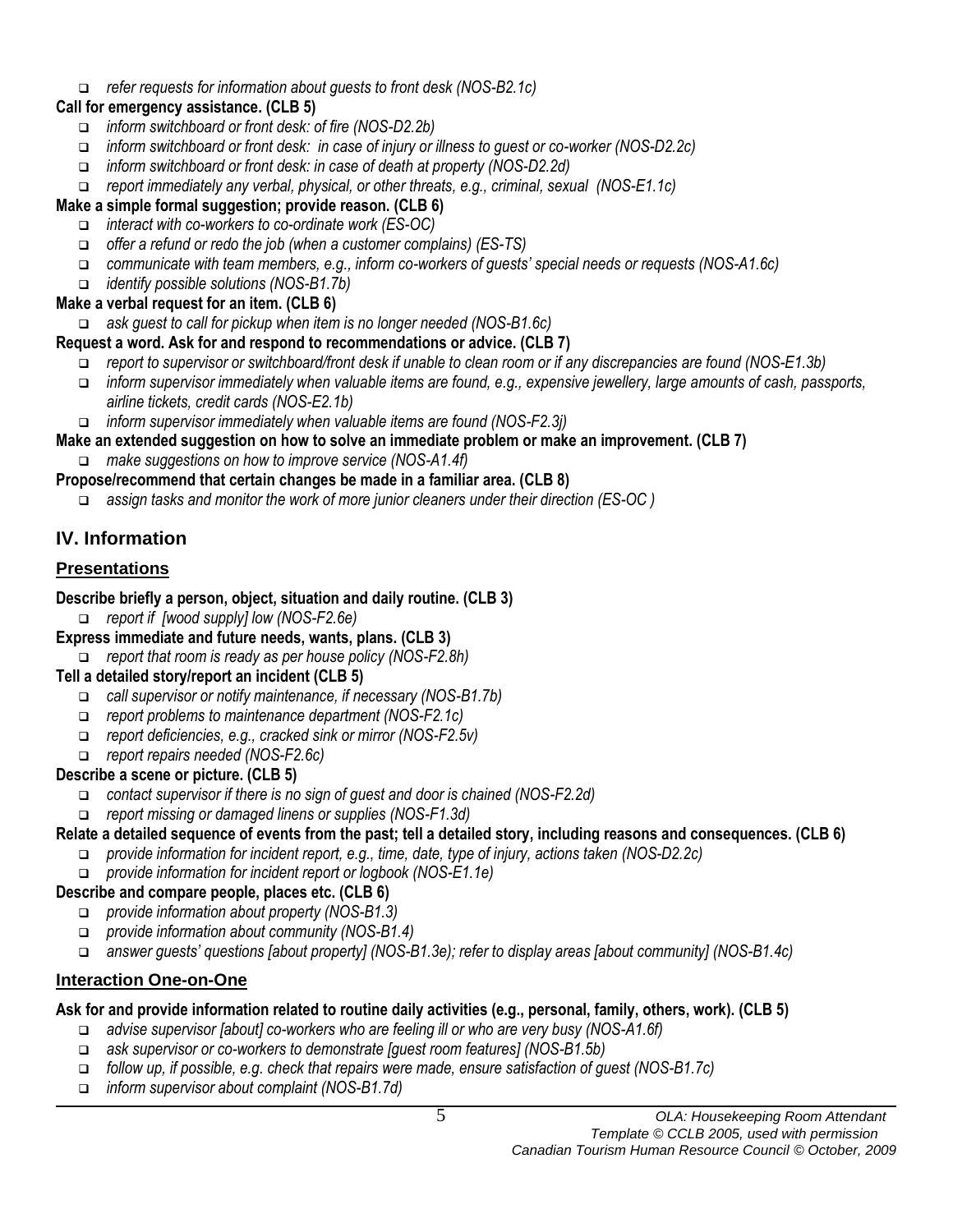*call supervisor with problems, e.g., room discrepancy, damage to rooms, illegal activities (NOS-F2.2e)* 

## **Ask for and provide information in an interview related to daily activities. (CLB 6)**

 *follow house policies: ask supervisor, attend staff meetings, talk with co-workers to ensure common understanding (NOS-A1.1b)*

#### **Ask for and provide detailed information related to personal needs, varied daily activities and routine work requirements. (CLB 7)**

- *interact with co-workers to co-ordinate work (ES-OC)*
- *find information when needed: seek support from co-workers, human resource personnel, or appropriate in-house committees (NOS-A1.2c)*
- *ask supervisor about duties and responsibilities of other departments (NOS-A1.5a)*
- *report to supervisor money found in unusual location in check-out room, e.g., under mattress, in drawer (NOS-A1.7c)*
- *request name and picture identification and ensure key opens door if guest wishes to enter room while you are cleaning: offer to return later to finish room (NOS-E1.2i)*

#### **Ask for and/or provide detailed information related to personal needs, varied daily activities and routine work requirements. (CLB 8)**

- *interact with their supervisors to receive work assignments, discuss priorities and report problems (ES-OC)*
- *interact with clients to provide and receive job-related information, assess cleaning situations and discuss costs (ES-OC)*
- *report to supervisor all injuries, no matter how small and areas that are unsafe, e.g., wet floor (NOS-D1.1n)*

## **Interaction in a Group**

#### **Participate in a small group discussion/meeting on non-personal familiar topics and issues: express opinions, feelings, obligation, ability, certainty. (CLB 6)**

- *may participate in group discussions during staff or safety meetings (ES-OC)*
- *participate in fire safety program (NOS-D2.2a)*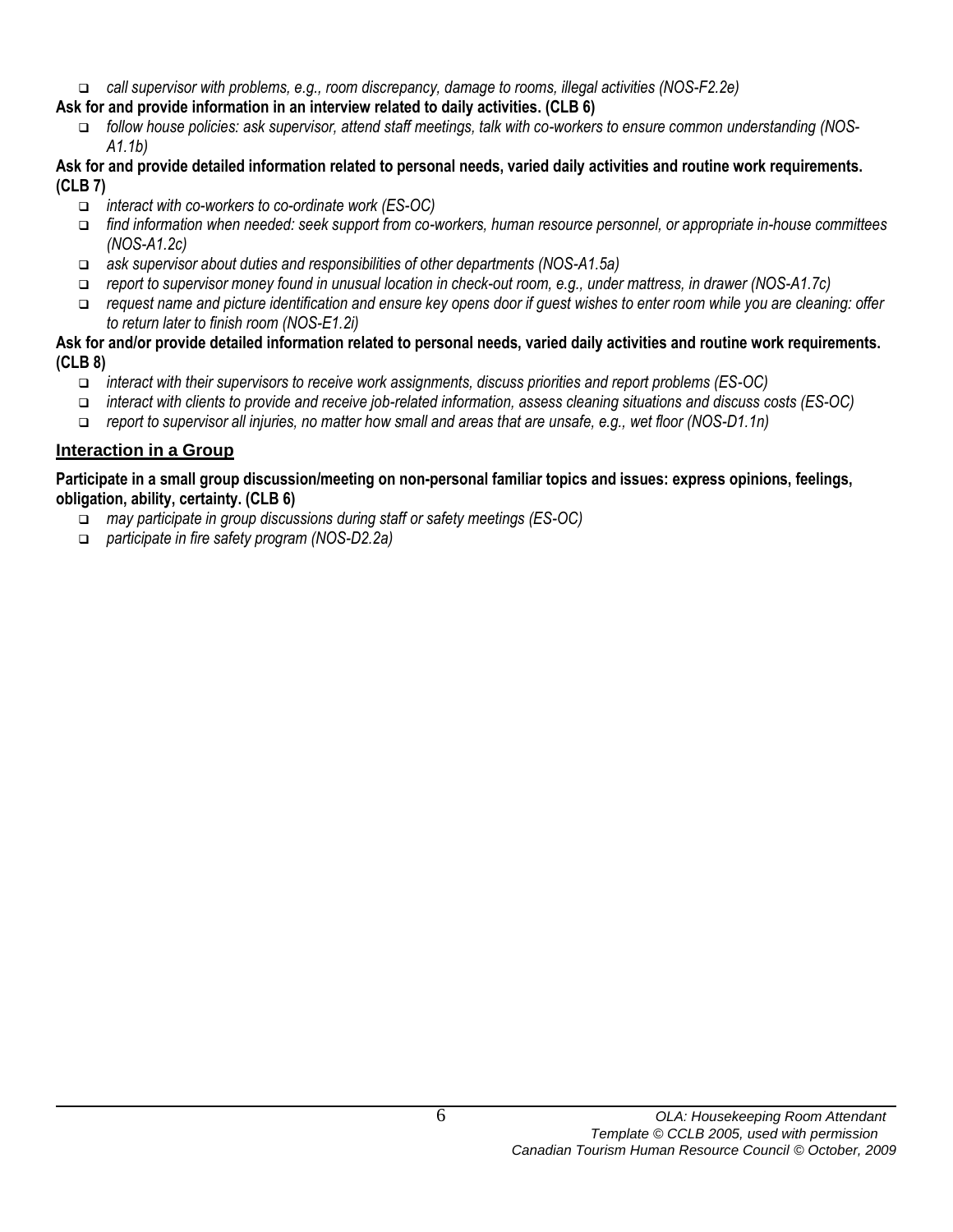# **Skill: Listening**

## **I. Social Interaction**

**Identify verbal and non-verbal details of social exchanges, including styles of greetings, leave-taking and introductions. (CLB 3)**

*listen attentively: pay attention, e.g., maintain eye contact, nod when appropriate (NOS-B1.2)*

**Identify specific factual details and inferred meanings in dialogues containing openings and closings, making and cancelling of appointments, apologies, regrets, excuses, problems in reception and communication. (CLB 6)**

*[listen to] customers who complain about jobs completed (ES-TH)*

## **II. Instructions**

**Understand sets of instructions related to simple technical and non-technical tasks. (CLB 7)**

*comply with medical or police requirements (NOS-D2.2d)*

## **III. Suasion (Getting Things Done)**

**Demonstrate comprehension of details and speaker's purpose in suggestions, advice, encouragements and requests. (CLB 6)** *interact with co-workers to co-ordinate work (ES-OC)*

**Demonstrate comprehension of details and speaker's purpose in directive requests, reminders, orders and pleas. (CLB 7)**

- *interact with their supervisors to receive work assignments, discuss priorities and report problems (ES-OC)*
- *interact with the clients to receive job-related information, assess cleaning situations and discuss cost (ES-OC)*

## **IV**. **Information**

**Demonstrate comprehension of mostly factual details and some inferred meanings in a story about obtaining goods or services; a report or a forecast; a news item. (CLB 4)**

*keep up to date with community events, e.g., listen to radio (NOS-B1.4a)*

**Identify main ideas, supporting details, statements and examples in a descriptive or narrative presentation, or in a group interaction (e.g., meeting, discussion). (CLB 6)**

- *may participate in group discussions during staff or safety meetings (ES-OC)*
- *find out what policies are [in] effect (NOS-A1.1a)*
- *attend staff meetings, talk with co-workers to ensure common understanding (NOS-A1.1b)*

*be informed about facilities and services in property by: attending staff meetings (NOS-B1.3a)*

#### **Demonstrate comprehension of mostly factual details and some inferred meanings in an extended description, report or narration when events (or stages) are reported out of sequence. (CLB 7)**

 *familiarize yourself with legislation, for example: ask supervisor, attend staff meetings, contact government departments (NOS-A1.2b)*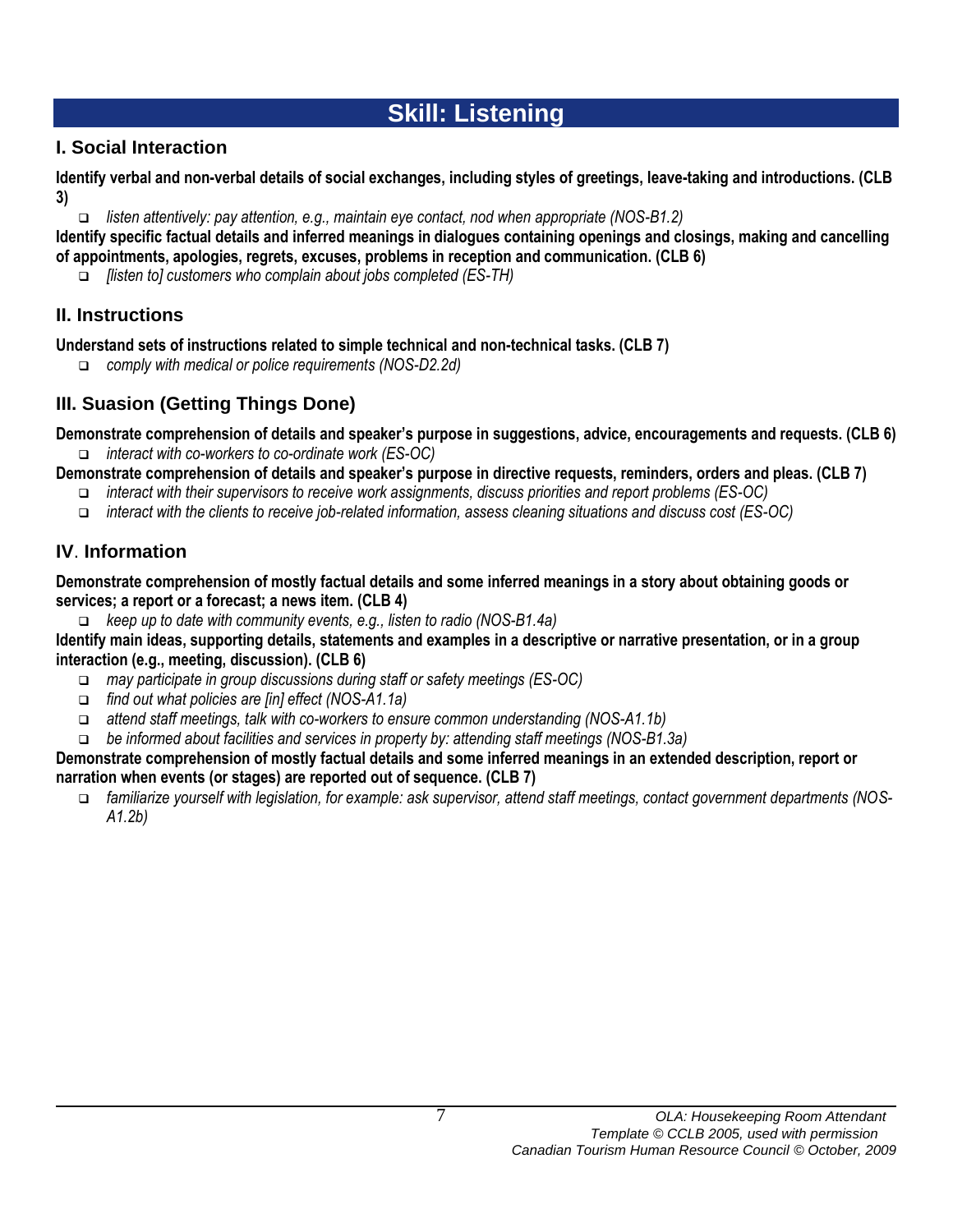# **Skill: Reading**

## **I. Social Interaction Texts**

## **Get information from personal notes, e-mail messages and letters. (CLB 4)**

 *read notes from guests to process special requests, such as a request for extra pillows or towels (ES-RT)*  **Identify factual details and inferred meanings in moderately complex notes, e-mail messages and letters expressing** 

**appreciation, complaint, hope, satisfaction, dissatisfaction. (CLB 7)**

*read memos or electronic mail messages to address service complaints (ES-RT)* 

## **II. Instructions**

## **Follow one- to five-step common everyday instructions and instructional texts. (CLB 3)**

- *identify procedures for using fire extinguishers (NOS-D2.2a)*
- *follow schedule for cleaning (NOS-F3.1a)*
- **Follow one- to six-step common everyday instructions and instructional texts. (CLB 4)**
- *read cleaning product labels to understand how to use them (ES-RT)*

## **Understand/follow moderately complex everyday texts. (CLB 5)**

- *follow [written] guidelines for accepting gratuities (NOS-A1.7)*
- *follow [written] security procedures (NOS-E1.1)*
- *follow instructions [on] cleaning products and tools (NOS-F2.1a)*

#### **Follow a set of common everyday instructions (up to 10 steps) when not presented completely in point form: sequence/order must be inferred. (CLB 6)**

- *read Workplace Hazardous Materials Information System (WHMIS) labels on products to understand the applicable safety cautions (ES-DU)*
- *follow emergency procedures: identify symbols for controlled products (NOS-D1.4); identify fire safety information (NOS-D2.1)*

#### **Follow a set of written instructions on 10- to 13- step everyday procedures related to simple technical and non-technical tasks. (CLB 7)**

- *may refer to manuals to learn about equipment, such as dishwashers, or about cleaning procedures, such as how to safely clean up blood (ES-RT)*
- *may refer to policy and equipment manuals to find out what to do in an emergency or how to use a particular piece of equipment (ES-TS)*

## **Follow everyday instructional texts. (CLB 7)**

- *follow WHMIS guidelines: locate relevant MSDS (NOS-D1.3a); follow handling and storage guidelines for cleaning products (NOS-D1.3b)*
- *follow WHMIS guidelines: locate relevant MSDS and be familiar with information provided (NOS-D1.3a); dilute products according to instructions (NOS-D1.3a); follow instructions on labels (NOS-D1.3b)*

## **Follow an extended set of multi-step instructions for established process. (CLB 8)**

 *may read the Material Safety Data Sheets (MSDS) of products being used for the first time to identify protective equipment requirements, potential hazardous reactions and emergency procedures (ES-RT)*

*consult Material Safety Data Sheets (MSDS) to find out a product's chemical composition and how to use it safely (ES-TS)*

**Follow formal instructions of advisory, instructional texts, and instructions for a familiar process/procedure that require integration of several pieces of information. (CLB 9)**

*read training manual or employer handbook (NOS-A1.1)*

## **III. Business/Service Texts**

## **Find information in formatted texts: forms, tables, schedules, directories. (CLB 3)**

- *read maid worksheet tables for information on room occupancy to determine which rooms to clean (ES-DU)*
- *read whole numbers, fractions, decimals, percent, equations and formula, rate, ratio and proportion (ES-N)*
- *check schedule before leaving, e.g., for changes and assignments (NOS-F1.1b)*

## **Find information in formatted texts: forms, tables, schedules, directories. (CLB 4)**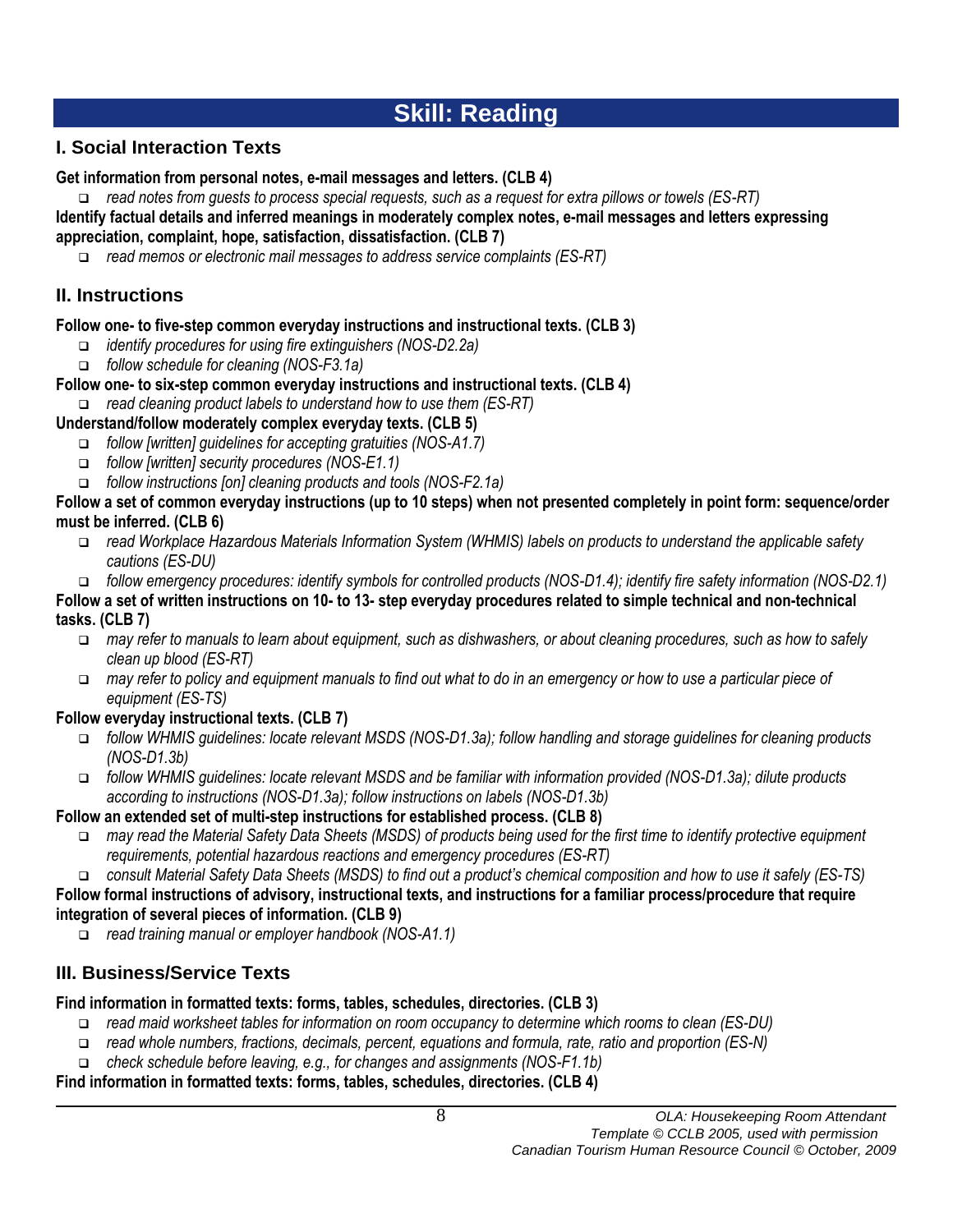*check [room assignment sheets] for special assignments and requests (NOS-F1.1a)*

## **Get information from short business brochures, notices, form letters and flyers. (CLB 4)**

- *read pamphlets to obtain information on, for example, new floor finishing products, paying particular attention to safety-related details (ES-RT)*
- *read posting on bulletin board [about legislation] (NOS-A1.2b)*
- *be informed about facilities and services in property by reading brochures and memos (NOS-B1.3a)*
- *check bulletin board each shift (NOS-A1.1)*

## **Identify factual details and some inferred meanings in moderately complex business/service texts, including formatted texts. (CLB 5)**

- *read training manual or employee handbook (NOS-A1.1b)*
- *refer to house policy (NOS-A1.3b)*
- *identify procedure for communicating with various departments (NOS-A1.5b)*
- *check room assignment sheet: confirm room number, determine room status, note special requests, note guest name (NOS-F2.2a)*

## **Identify factual details and some inferred meanings in moderately complex texts containing advice, requests, specifications. (CLB 6)**

*read notes from supervisors to receive work assignments and from co-workers sharing information (ES-RT)*

**Identify factual and inferred meanings in written proposed solutions, recommendations and proposals; and in statements of rules, regulations, laws and norms of behaviour. (CLB 8)**

*[refer to] legislation related to job (NOS-A1.2a)*

- **Locate and integrate three or four pieces of information contained in moderately complex formatted texts. (CLB 8)**
	- *may read letters from the fire department about handling combustible wastes (ES-RT)*
	- *read memos from management explaining various workplace issues, such as changes to the benefits package (ES-RT)*

# **IV. Informational Texts**

## **Get the gist, key information, and important detail of simple explicit one- to two-paragraph texts. (CLB 3)**

- *identify emergency telephone number and in-house emergency information (NOS-D2.2a)*
- *identify locations of emergency facilities and equipment (NOS-D2.2a)*
- **Use standard reference texts: dictionaries, maps and diagrams, graphs. (CLB 4)**
	- *check floor plans (NOS-B1.3a)*
- **Demonstrate comprehension of standard maps, basic diagrams, basic graphs. (CLB 5)**
- *refer to assembly drawings for specialized sweeping equipment when removing and emptying canisters (ES-DU)*

**Show comprehension of a one-page moderately complex descriptive/narrative text on a familiar topic. (CLB 6)**

*keep up to date with community events, e.g., consult recent tourist brochures, read newspapers (NOS-B1.4a)*

## **Demonstrate comprehension of a one- or two-page moderately complex extended description, report or narration on a familiar topic. (CLB 7)**

*may read minutes from staff meetings (ES-RT)* 

# **Information Literacy/Reference and Study Skills Competencies**

**No communication tasks for this category were found in the source documents. These tasks may, in fact, exist for this occupation and will require individual assessment in each work context.**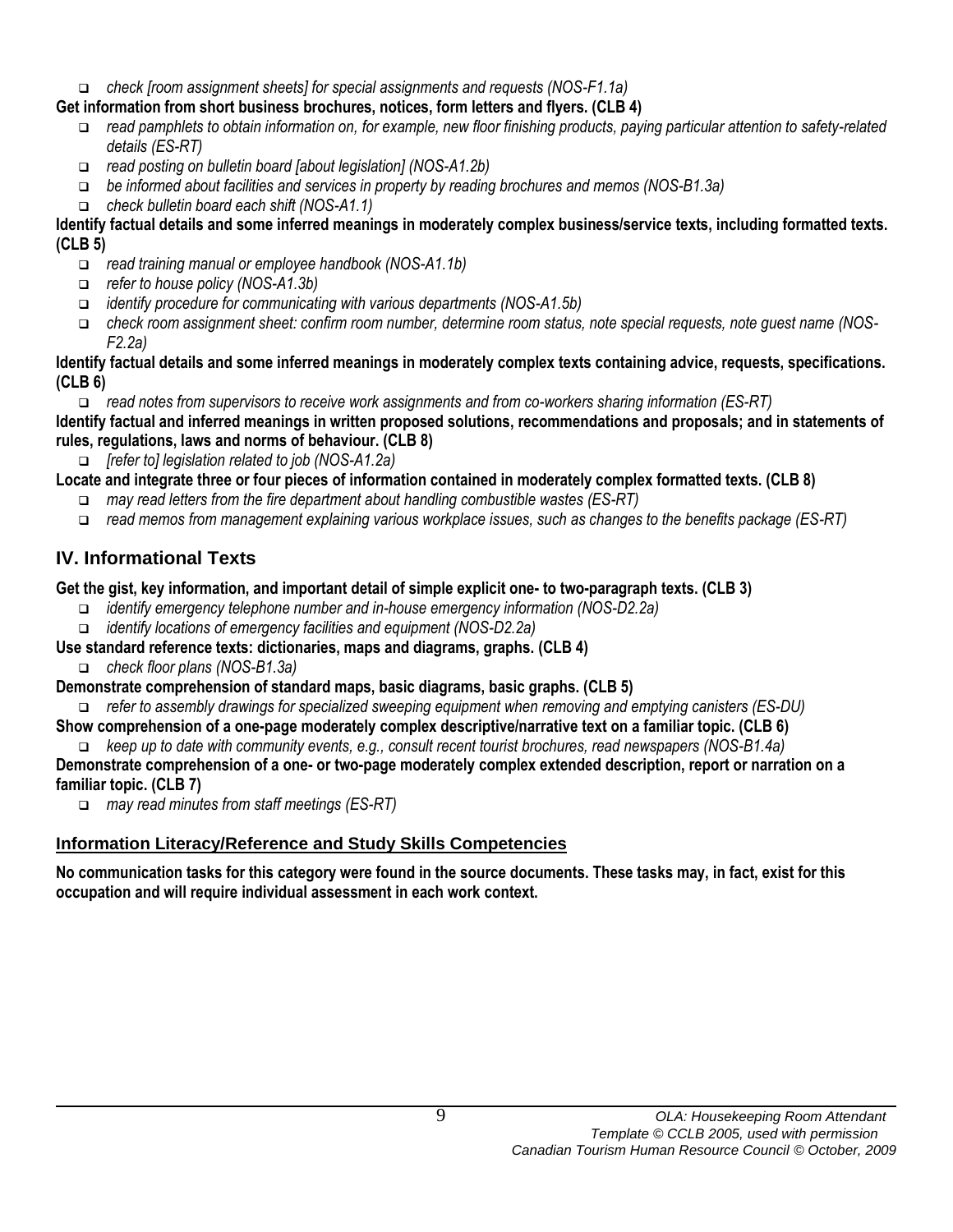# **Skill: Writing**

## **I. Social Interaction**

**No communication tasks for this category were found in the source documents. These tasks may, in fact, exist for this occupation and will require individual assessment in each work context.**

## **II. Recording/Reproducing Information**

#### **Copy short texts to record information for personal use, or to complete tasks, or to learn information. (CLB 4)**

*write brief notes to themselves about their supervisor's instructions (ES-W)*

## **III. Business/Service Messages**

## **Fill out simple forms. (CLB 3-4)**

- *complete time sheets (ES-DU)*
- *sign in, e.g., fill in time sheet (NOS-F1.1a); sign in keys/key cards (NOS-F1.1b); sign in lost and found items (NOS-F1.1b)*
- *sign out required keys/key cards (NOS-F1.1a)*
- *record time when room should be cleaned (NOS-F2.2d)*
- *indicate on assignment sheet [if furniture is missing] (NOS-F2.3l)*

## **Convey simple business messages as written notes. (CLB 3-4)**

- *write notes to co-workers about tasks to be done (ES-W)*
- *write lists of supplies and equipment when taking inventory (ES-W)*
- *label item [left by guest], recording type of item, name of finder, location found, date (NOS-E2.1a)*
- *log maintenance that has not been attended to (NOS-F1.1b); note discrepancies (NOS-F1.1b)*
- *note and report missing or damaged linens or supplies (NOS-F1.3d)*

## **Fill out forms. (CLB 5)**

- *use forms to record the completion of assigned tasks. These forms may require the use of check marks (e.g., bathroom cleaning lists), the notation of times and a brief description of the task (ES-DU)*
- *record details about [borrowed] item, including room number and date, according to house policy (NOS-B1.6b); return of item (NOS-B1.6g)*
- *record cleaning in logbook or checklist (NOS-F3.1d)*

## **Convey business messages as written notes. (CLB 5-6)**

*leave notes for clients to communicate information about the service provided, including special requests (ES-W)*

## **Fill out moderately complex forms. (CLB 6-7)**

 *complete a variety of forms, such as sign-out sheets when removing stock room inventory, logs to record the completion of assigned tasks and invoices to bill for services provided (ES-W)*

## **IV. Presenting Information**

#### **Write two or three paragraphs to narrate a familiar sequence of events from the past; to tell a story; or to provide a detailed description, comparison. (CLB 7)**

*write inspection reports to describe problems and maintenance requirements for their supervisor's review (ES-W)*